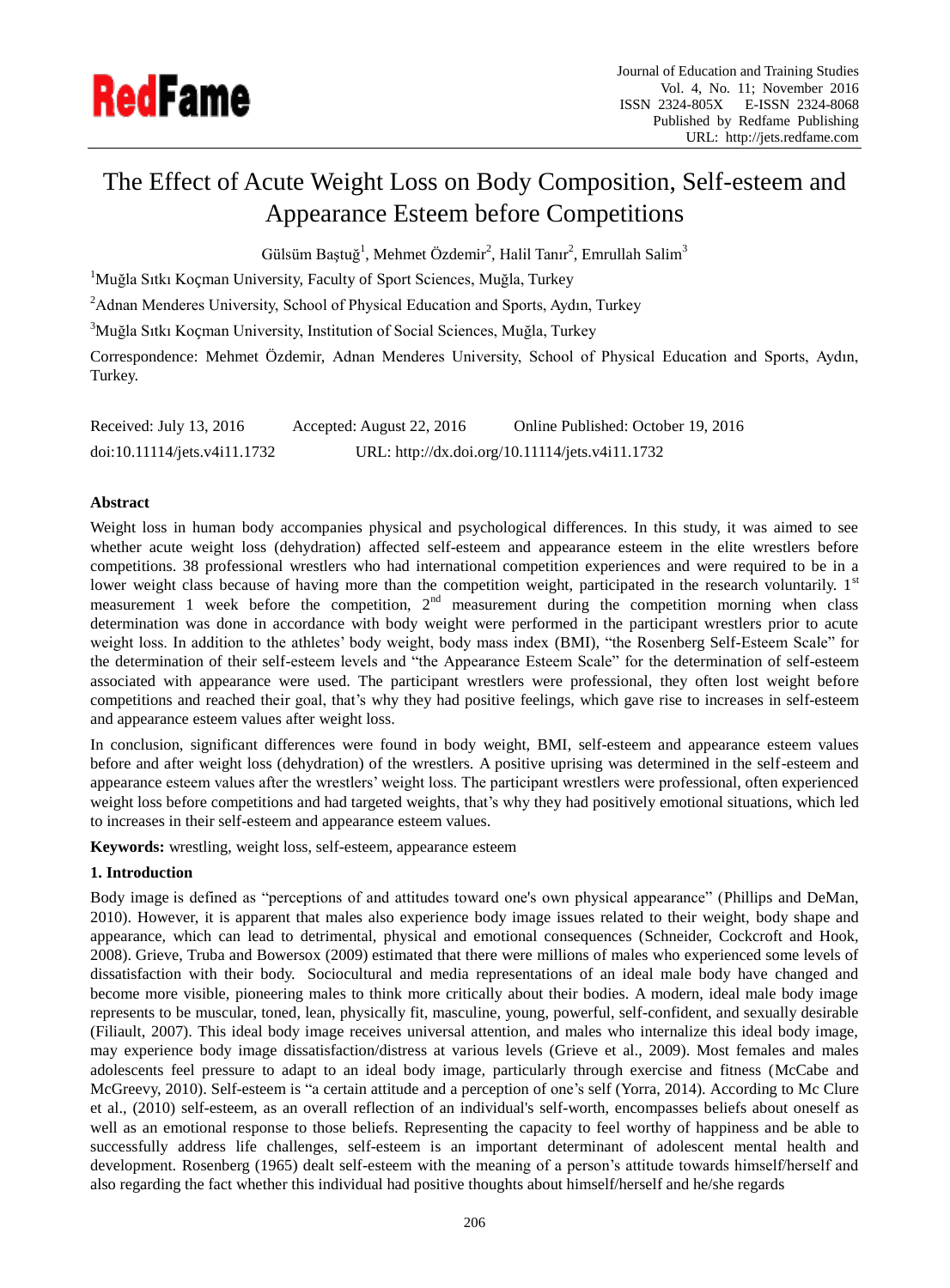himself/herself valuable. Some researchers and theorists believe that self-esteem has some effects on self-schema formation and people's decision-making under social situations (Baron and Byrne, 1997). Generally, researches indicate that people who participate in physical exercises, have more self-esteem than those who do not participate in physical exercises (Bizman, 2002). A research shows that for both genders, body satisfaction was significantly related to self-esteem, there was a positive relationship between body satisfaction and self-esteem (Sondhaus et al., 2001). The reason for high satisfaction levels about health, appearance and physical fields in athletes is that athletes at an elite level continuously pay attention to their health, they like their bodies due to their muscular bodies (Baştuğ, 2011). In human beings, body fat and body fluid are two main sources of overweight. Stored fat in body creates weight in athletes. The physiological issue for losing weight is to dissolve body fat. Since it involves a long period, it is difficult to practice. That's why, athletes generally prefer acute dehydration (fluid loss) (Akgün, 1993). Although quick weight loss is known to have negative effects on human health, quick weight loss is more higher in competitive weight sports (judo, karate, taekwondo, boxing and wrestling, etc.) (Franchini, Brito and Artioli, 2012). In sports based on the weight category obtained with weight measurements before competitions, e.g. wrestling, many athletes are subjected to practices for losing weight in a quick way a short time before the competition weighing in order to compete in their desired weight class. Quick weight loss is usually achieved with practices such as sauna, food and fluid limitations. In wrestlers, distributions of these food/energy resources are affected, removal of metabolic wastes slows down, cellular metabolism changes (Judelson et al., 2007). Hereby, since weight losses are mostly achieved by performing the methods of food and fluid intake limitations in short time periods, this case especially leads to decreases in body fluid amount and muscle mass. Because of this, it is significant for assessing body composition to determine an athlete's physical situation during weight loss (Kukidome et al., 2008). This type of quick weight loss applied by the wrestlers bring significant objections and anxiety in terms of health (Alderman et al., 2004). In the framework of Wrestling Weight Certification (WWC) program created by NCAA for the college wrestlers in USA in 1998 to reduce weight loss in an unhealthy way, and increase safe participation in sportive activities, body fat percentage was regarded to be at the minimum level of 5% as minimum wrestling weight in the assessment of body composition before competitions and seasons for wrestlers (Clark et al., 2005). Also, in the framework of athletes' minimum weight program (WWC), NCAA made each wrestler determine dehydration situation as well as body weight and composition at the start of the season (Utter et al., 2003). In accordance with the principle of weight class in sports, one of the greatest problems for athletes is to be unable to protect their weight towards competitions (Ransone and Hughest, 2004). Therefore, when athletes lose weight a few days before the competition date, their health and success are put at risk (Ersoy, 2004). The basic factor which drives wrestlers to lose weight quickly in a short time, is to want to wrestle in the lowest weight class as far as possible in order to have competition advantages. Wrestlers use dehydration (fluid loss) methods (sauna, limitation of fluid and food intake for a long time, diuretics and diet pills) to have lower body weights in short time periods (Wroble and Moxley, 1998). Wrestlers must be involved in intensive trainings, have appropriate weights for competition programs and check body composition, because they wrestle in certain weight classes (Karlı, 2009). The reason for making athletes practice in losing weight quickly before the competition weighing is that athletes consider to come into their own between the competition weighing period and the period before the competition. However, studies show that glycogen in skeleton muscles during in the recovery period of 17 hours after weight loss do not differ from the level before weight loss (Kukidome et al., 2008).

Acute weight loss is a frequent condition among athletes of individual sports. Weight loss before a competition may change the physical appearance of the athlete, and this may affect the athlete psychologically. Since the physical and psychological (self-esteem and the appearance esteem) changes resulting from weight loss can affect the performance of the athletes, the present study is believed to contributing for the scientific literature. It was tried to respond whether self-esteem and appearance esteem changed depending on quick weight loss in the wrestlers. In the light of this information, the study aimed to analyze the effect of acute weight loss on self-esteem and appearance esteem in the wrestlers.

#### **2. Material and Method**

This study focused on whether quick weight loss (dehydration) performed in wrestling competitions affected self-esteem and appearance esteem in the wrestlers. 38 professional wrestlers who had more weights than the competition weight in Ankara, İstanbul and İzmir and needed to lose weight, participated in this study. Before having acute weight loss, the wrestlers involved in the research were subjected to the  $1<sup>st</sup>$  measurement 1 week before the competition and the  $2<sup>nd</sup>$  measurement during the competition morning before being weighed. In addition to the athletes' body weight, body mass index (BMI), "the Appearance Esteem Scale" for determining self-value regarding appearance and "the Rosenberg Self-Esteem Scale" for determining self-esteem levels were used.

Body Weight and Height : As weight was measured with an electronical weighing machine at 0.1 kg sensitivity, height was measured with a digital height measuring instrument at 0.01 cm sensitivity.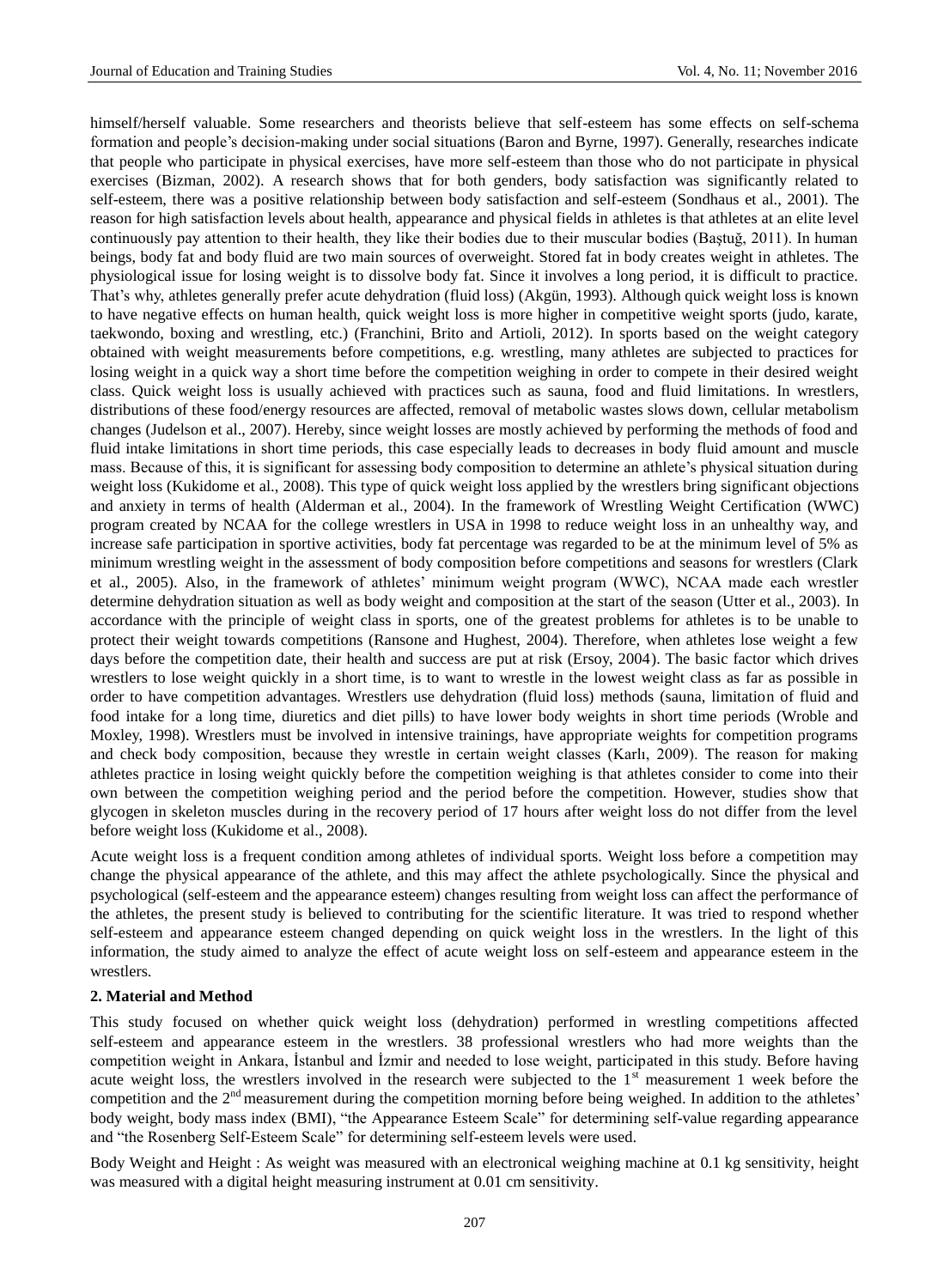Body Composition: To determine body composition, BMI was estimated with the weight / height<sup>2</sup> (kg / m<sup>2</sup>) formula (WHO, 2014).

Rosenberg Self-Esteem Scale was developed by M. Rosenberg in 1965. This scale measuring self-esteem can be applied in a group and adolescent ones. There is no time limitation about practices. The scale consisting of total 63 items has 12 sub-dimensions. These are: 1- Self-Esteem, 2- Sustainability of Self Concept, 3- Trust in People, 4- Sensitivity to Criticism, 5- Depressive Affectivity, 6- Fancifulness, 7- Psychotic Symptoms (regarded as anxiety indicator), 8- Threat Feel in Interpersonal Relations, 9- Degree for Participating in Discussions, 10- Mother-Father Relation, 11- Relation with Father, 12- Psychic Isolation. In this study, the self-esteem sub-category consisting of 10 items was used. The scale was translated from English to Turkish by Çuhadaroğlu (1986), and its reliability-validity trials were done. The Rosenberg Self-Esteem Scale is made up of twelve sub-categories which have multiple choices. The self-esteem sub-scale of this scale was used in the study. The scale with 10 items ranges from 10 to 40, where the higher scores from the scale indicate lower self-esteem. The Rosenberg Self-Esteem Scale is a mostly-used test (Cramer, 2003; De Man, Gutierrez and Sterk, 2001; Dooley and Prause, 1995; Flett and Blankstein, 1994; Wade, 2000) which has well-established reliability and validity coefficients. Various researchers found reliability coefficients of the Rosenberg Scale between 0.83 (Utsey et al., 2000) and 0.91 (Berms and Lloyd, 1995). The Turkish translation and reliability studies of the scale were conducted by Çuhadaroğlu (1986). The test-retest reliability for the Turkish version of the scale was estimated to be 0.75 by Çuhadaroğlu (1986), 0.82 by Kartal (1996) and the Cronbach alpha reliability of the scale was found 0.76, 0.85 by Kartal (1996), Sümer and Güngör (1999). As for validity, the correlation between the Symptom Check Lists Revised (SCL-90-R) was computed. The correlations of Rosenberg Self-Esteem Scale with the the three subscales of SCL-90-R were 0.45, 0.66 and 0.70. (the sub-scales of threat perception in interpersonel relationships, depression and psychotic symptoms, respectively (Çuhadaroğlu, 1986).

The Appearance Esteem Scale consists of 10 attitudinal statements about self which are specific to one's opinions of his/her physical appearance, and the responses are given on a 4-point Likert type scale on which; 1 implies "Completely Agree" and 4 implies "Completely Disagree". The negatively worded items are reverse to calculate all items in the same direction. The scale with 10 items ranges from 10 to 40, where the lower scores from the scale indicate higher body satisfaction. The Appearance Esteem Scale was developed by Kartal (1996), with six items of the Appearance Self-Esteem Scale (Pliner, Chaiken and Flett, 1990) and five items of the Self-Rating Scale (Fleming and Courtney, 1984). The Appearance Esteem Scale sample was translated into Turkish version as a reliable and valid one. The test-retest reliability of the scale was 0.77, and the Cronbach Alpha reliability coefficient was 0.86. As for the criterion validity, the correlation between the Semantic Differential Self-Esteem Scale and the Appearance Esteem Scale was 0.44.

# *2.1 Statistical Analysis*

Within this study, arithmetical averages, standard deviations, mean values, the lowest and highest values concerning the participants' age, height, weight and BMI values were estimated. To evaluate whether the relevant data complied with a normal distribution, the Kolmogorov - Smirnov Test was used. Seeing that data showed a normal distribution, the Dependent Sample t-Test (Paired Sample t-Test) was benefited from to compare the relevant average values in two different situations for a dependent variable. Statistical analyses were done with the SPSS 20.0 package program in the 95% confidence interval at the 0.05 error level.

### **3. Results**

Table 1. The Participants' Descriptive Statistics Before and After Acute Weight Loss

| Variables                           | The Lowest | The Highest | Arithmetical<br>Average | Standard<br>Deviation | Mean |
|-------------------------------------|------------|-------------|-------------------------|-----------------------|------|
| Age (years)                         | 16         |             | 19.16                   | 3.2                   | 18   |
| Height (cm)                         | 1.53       | 1.88        | 1.72                    | 0.07                  | 1.73 |
| Body Weight Before Weight Loss (kg) | 54         | 125         | 74.45                   | 16.01                 | 71   |
| Body Weight After Weight Loss (kg)  | 50         | 120         | 70.2                    | 16.56                 | 66   |
| BMI Before Weight Loss (kg/m 3)     | 19.8       | 40.8        | 24.8                    | 4.02                  | 23.9 |
| BMI After Weight Loss (kg/m 3)      | 18.3       | 39.1        | 23.39                   | 4.17                  | 22.1 |

At Table 1, the participants' descriptive statistics were seen. The number of observations for all parameters was 38.

Table 2. The Comparison of The Participants' Body Weights Before and After Acute Weight Loss

| Variable    | Measurement        |    |       | Sd    |       |          |
|-------------|--------------------|----|-------|-------|-------|----------|
| Weight (kg) | Before Weight Loss | 38 | 74.45 | 16.01 | 9.969 | $0.000*$ |
|             | After Weight Loss  | 38 | 70.26 | 16.56 |       |          |

\* *p* <0.05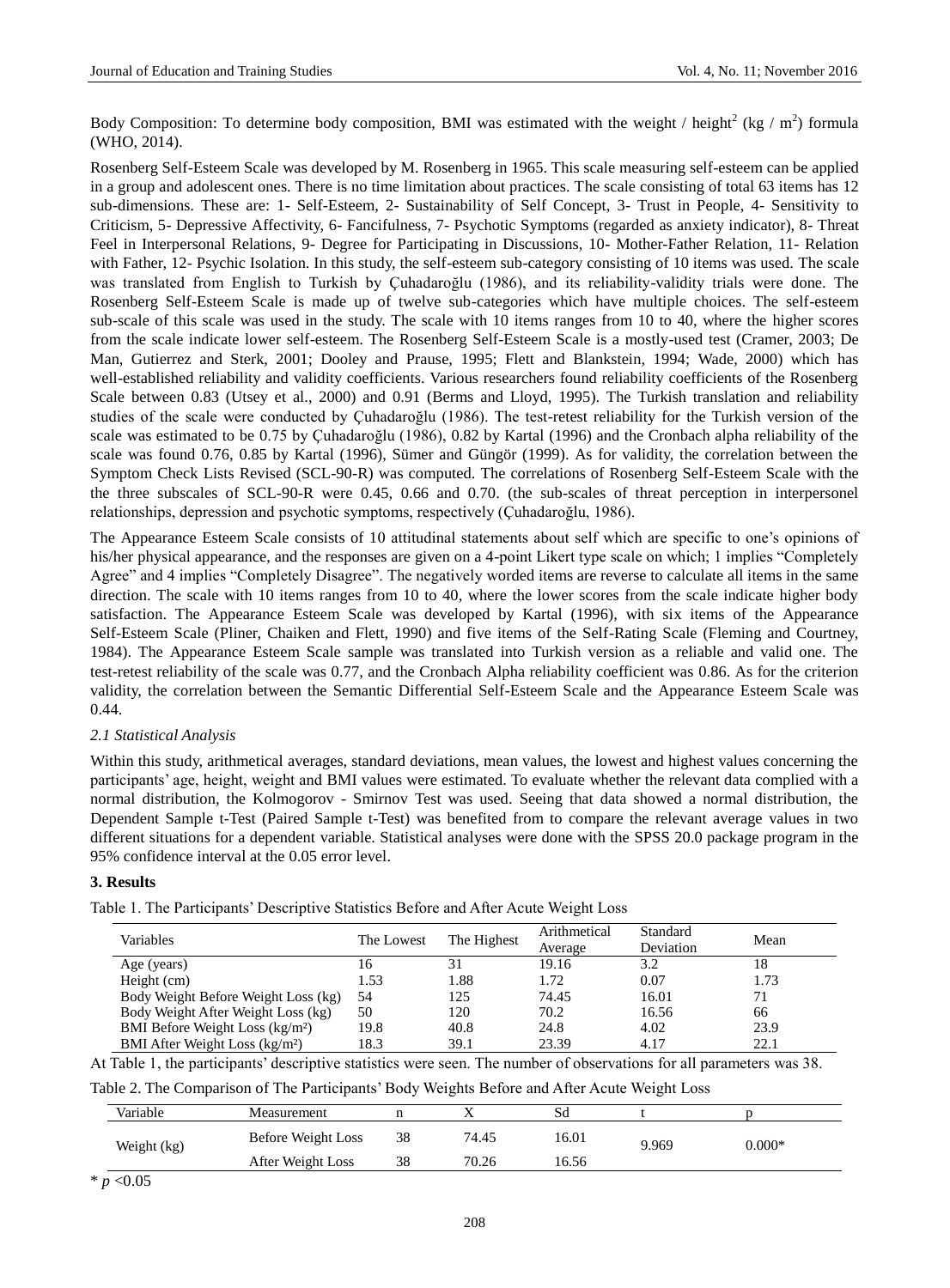As seen at Table 2, there were significant differences between their body weight values before and after weight loss (dehydration) of the wrestlers took part in the research (p<0.05). While the average value was 74.45  $\pm$  16.01 before weight loss, it was determined as  $70.26 \pm 16.56$  after weight loss.

| Variable     | Measurement        |    |       | Sd   |       |          |
|--------------|--------------------|----|-------|------|-------|----------|
| BMI $(kg/m)$ | Before Weight Loss | 38 | 24.8  | 4.02 | 9.927 | $0.000*$ |
|              | After Weight Loss  | 38 | ر. رے | 4.1  |       |          |
|              |                    |    |       |      |       |          |

Table 3. The Comparison of The Participants' BMI Values Before and After Acute Weight Loss

 $* p < 0.05$ 

Looking at Table 3, there were significant differences between their BMI values before and after weight loss (dehydration) of the wrestlers (p<0.05). While the BMI average value was  $24.8 \pm 4.02$  before weight loss, the BMI average value was regarded as  $23.3 \pm 4.17$  after weight loss.

Table 4. The Comparison of the Participants' Esteem and Appearance Esteem Values Before and After Acute Weight Loss

| Variables                | Measurement        |    |       | Sd   |          |          |
|--------------------------|--------------------|----|-------|------|----------|----------|
| Esteem                   | Before Weight Loss | 38 | 22.95 | 2.34 | $-6.378$ | $0.000*$ |
|                          | After Weight Loss  | 38 | 25.84 | 2.67 |          |          |
| <b>Appearance Esteem</b> | Before Weight Loss | 38 | 24.34 | 2.77 | $-5.291$ | $0.000*$ |
|                          | After Weight Loss  | 38 | 27.92 | 3.20 |          |          |

 $* p < 0.05$ 

As seen at Table 4, there were significant differences between self-esteem and appearance esteem values before and after weight loss (dehydration) of the wrestlers (p<0.05). While their self-esteem average value was  $22.95 \pm 2.34$  before weight loss, the average value was  $25.84 \pm 2.67$  after weight loss. As the average value of appearance esteem was 24.34  $\pm$  2.77 before weight loss, it was estimated to be 27.92  $\pm$  2.77 after weight loss. Among the wrestlers there was a positive increase in self-esteem and appearance esteem values after weight loss.

### **4. Discussion and Conclusion**

In this research dealing with the effect of acute weight loss on self-esteem and appearance esteem in the wrestlers, there was a significant difference between body weight values before and after weight loss (dehydration) of the wrestlers participated in the research. As the average value was  $74.45 \pm 16.01$  before weight loss, it was  $70.26 \pm 16.56$  after weight loss (Table 2). Since wrestling sport is a sport based on weight categories, this gives rise to lose weight in athletes at large amounts in short time periods toward competitions (Oppliger and Bartok, 2002). The main factor which forces the wrestlers for this situation, is that they want to wrestle at the lowest weight class as far as possible to have competition advantages (Kiningham and Gorenflo, 2001). Oppliger et al., (2003) observed that 80% of the college wrestlers were interested in dieting, more than 50% fasted and approximately 75% increased their training load to lose weight. Demirkan et al., (2011) also found that although relevant quick weight loss and dehydration in the cadet wrestlers just prior to weighing were followed by quick weight gain between weighing and the competition; there was no improvement in the hydration situation.

Significant differences were found between BMI values of the participant wrestlers before and after weight loss (dehydration). As their BMI average value was  $24.8 \pm 4.02$  after weight loss, their BMI average value was  $23.3 \pm 4.17$ after weight loss (Table 3). Body composition profile is a fundamental component of physical feasibility. Characteristics of appropriate body composition make contributions to the development of physical feasibility at an optimal level (Mayooran, Attygalla and Subasinghe, 2014). The potential damages on physiological parameters resulting from weight loss and the changes in body composition during a competition season have been studied and conflicting results were found (Schmidt et al., 2005). Alpay et al., (2015) determined that there were not statistically significant differences in the demographic variables (age, height, weight and BMI) between the group that lost weight and the one that did not achieve in it.

Significant differences were also found between the self-esteem and appearance esteem values before and after weight loss (dehydration) of the wrestlers participated in the research. While their self-esteem average value was  $22.95 \pm 2.34$ before weight loss, the average value was  $25.84 \pm 2.67$  after weight loss. As the average value of appearance esteem was 24.34  $\pm$  2.77 before weight loss, it was 27.92  $\pm$  2.77 after weight loss. A positive advancement was observed in the self-esteem and appearance esteem values after weight loss among the wrestlers. It is considered that when athletes compete in a lower weight class than a normal weight class by losing weight, this one increases motivation for success,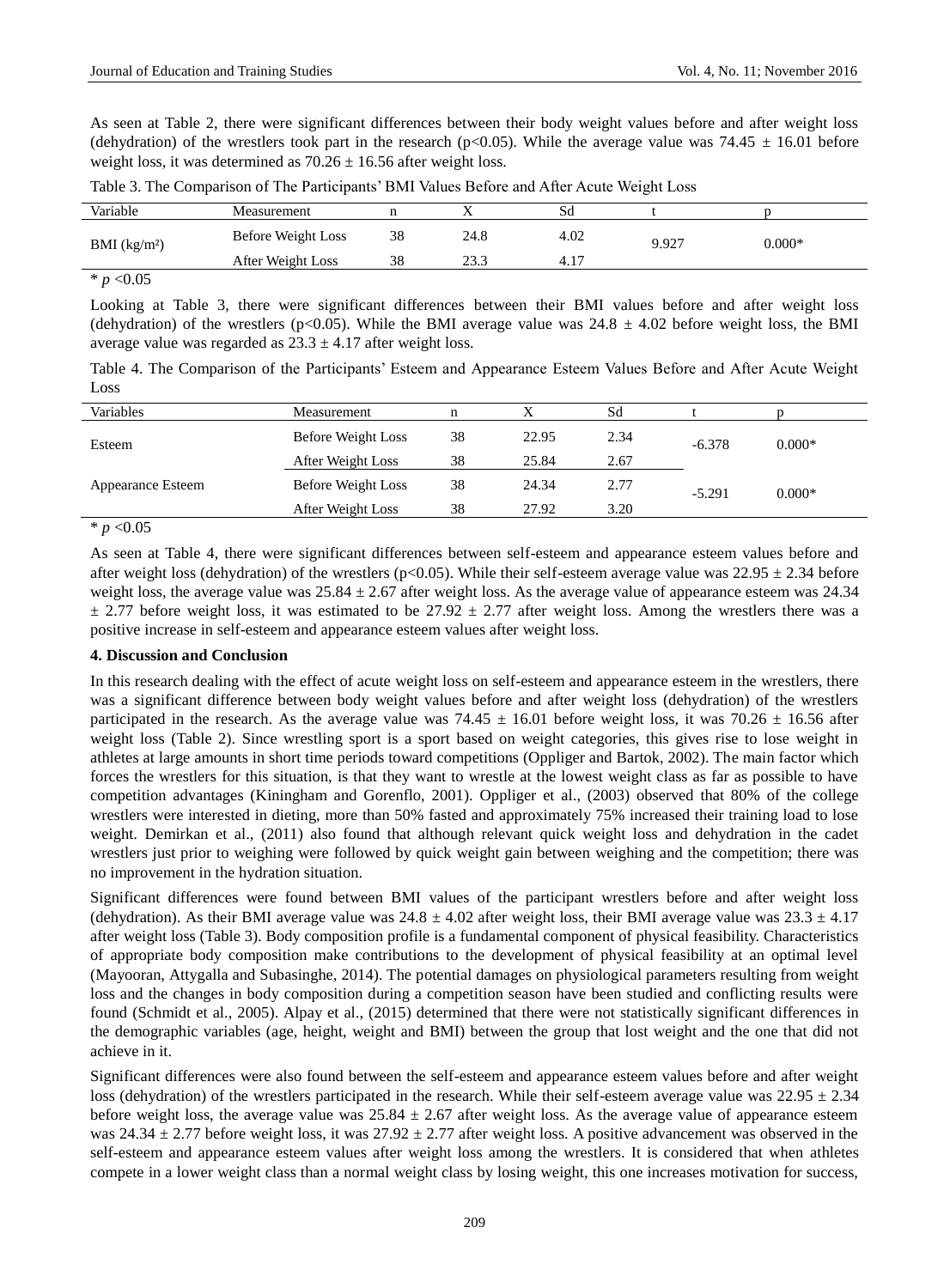when they are involved in targeted weight class, this one makes athletes have self-confidence and psychological relief. Here, the participant wrestlers were professional, they often experienced in losing weight before competitions and achieved in their targets, so their positive feelings let their self-esteem and appearance esteem values increase after weight loss (Table 3). Experienced athletes' satisfaction points from body images were higher than unexperienced ones (Koca, Aşçı and Oyar, 2003). Baştuğ and Kuru (2009) claimed that athletes liked their skills more when their sportive performance year increased, acquired skills became excellent in time, also, ones doing sport at an elite level liked their bodies more due to their well-built development when time passed. Baştuğ (2011) said that athletes' body perception levels were examined, the features of physical competence orientation, health orientation, appearance evaluation, fitness evaluation, health evaluation and body areas satisfaction were found to be higher than non-athletes'. Athletes care about health, appearance and physical competence, are satisfied with their body parts because of their muscular body structures developing due to exercises, and they have flexible personality to show feminine and masculine features that the environment needs in terms of gender roles. Barlett, Vowels and Saucier, (2008) reported that pressure from the mass media was related to body satisfaction, body esteem, self-esteem, psychological disorders (e.g., depression) and behavioral outcomes (e.g., excessive exercises). Vartanian et. al., (2012) suggested that appearance-based motives for exercises and weight loss were associated with negative outcomes. Efforts to promote exercises and weight control should emphasize health benefits rather than implications of appearance. Samadzadeh et al., (2011) found that there was a significant difference among the study groups in self-esteem, sensation seeking and mental health. The professional athletes had the highest self-esteem, sensation seeking and mental health values. Studies have revealed that attendance in physical activities such as individual and cooperative sports have positive effects on self-esteem (Fletcher, 2009; Bowker, 2008). Karagöz and Karagün (2015) studied body image of the professional athletes and determined a significant relation between body image and variables of gender and sport branch. Marttinen et al., (2011) suggested that wrestlers having quick mass loss had lack of psychological functions without being affected on grip strength or lower-body power. The findings of this research are similar to our research.

In conclusion, there were significant differences in body weight, BMI, self-esteem and appearance esteem values before and after the wrestlers' weight loss (dehydration). Among the wrestlers, there was a positive advancement in their esteem and appearance esteem values after weight loss. By losing weight, athletes make competition in a lower weight class than a normal weight class, which increases achievement motivation, which they achieve in the targeted weight class, this provides self-esteem and psychological relief in the athletes. The participant wrestlers were professional, they often lost weight before competitions and reached their goal, that's why, they had positive feelings, which gave rise to increases in their self-esteem and appearance esteem values after weight loss.

#### **References**

Akgün, N. (1993). Egzersiz Fizyolojisi (4. baskı). GSGM Yayınları, Ankara.

- Alderman, B. L., Daniel, M., Landers, J. C., & Scott, J. R. (2004). Factors related to rapid weight loss practices among international-style wrestlers. *Medicine* & *Science in Sports* & *Exercise, 36*(2), 249-252.
- Alpay, B. C., Ersöz, Y., Karagöz, Ş., & Oskouei, M. M. (2015). A comparison of weight loss, body composition and some mineral levels before competition in elite wrestlers. *International Journal of Science Culture and Sport, 4*, 338-347.
- Barlett, C. P., Vowels, C. L., & Saucier, D. A. (2008). Meta-analyses of the effects of media images on men's body-image concerns. *Journal of Social and Clinical Psychology, 27*(3), 279-310. <http://dx.doi.org/10.1521/jscp.2008.27.3.279>
- Baron, R. B., & Byrne, D. (1997). Social Psychology: Understanding Human Interaction (5thed). Boston.
- Baştuğ, G. (2011). The study of athletes' body perception and gender role. *Collegium Antropologicum, 35*(4), 1037-1043.
- Baştuğ, G., & Kuru, E. (2009). Bayan sporcuların bedenlerini algılama düzeyleri ve cinsiyet rolleri üzerine bir araştırma. Gazi Üniversitesi*, Gazi Eğitim Fakültesi Dergisi, 29*(2), 533-555.
- Bizman, Y., & Union, R. (2002). Engaging in distancing tactics among sport fan effect of self-esteem and emotional responses. *Psychology, 142*, 92-381[.http://dx.doi.org/10.1080/00224540209603906](http://dx.doi.org/10.1080/00224540209603906)
- Bowker, A. (2008). The relationship between sports participation and self-esteem during adolescence. *Canadian Journal of Behavioural Science, 38*.
- Brems, C., & Lloyd, P. (1995). Validation of the MMPI-2 low self-esteem content scale. *Journal of Personality Assessment, 65*(3), 550-556. [http://dx.doi.org/10.1207/s15327752jpa6503\\_13](http://dx.doi.org/10.1207/s15327752jpa6503_13)
- Clark, R. R., Bartok, C., Sullivan, J. C., & Schoeller, D. A. (2005). Is leg to-leg BIA valid for predicting minimum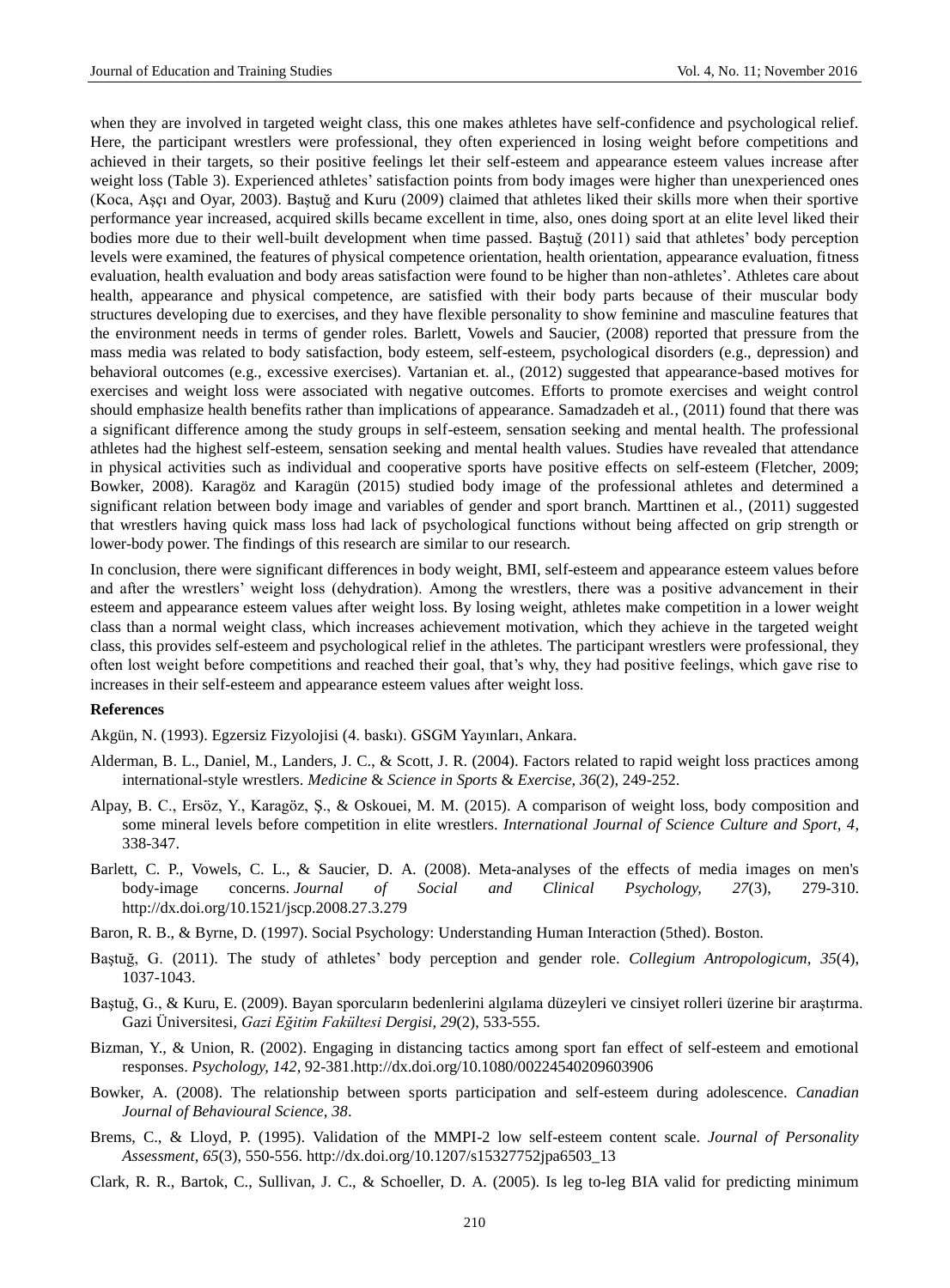weight in wrestlers?. *Med. Sci. Sports Exerc., 37*(6), 1061-1068.

- Cramer, D. (2003). Facilitativeness, conflict, demand for approval, self-esteem and satisfaction with romantic relationships. *Journal of Psychology, 137*(1), 85-99.<http://dx.doi.org/10.1080/00223980309600601>
- Çuhadaroğlu, F. (1986). Adolesanlarda Benlik Saygısı. Uzmanlık Tezi, Hacettepe Üniversitesi Tıp Fakültesi Psikiyatri Anabilim Dalı, Ankara.
- De Man, A. F., Becerril, G. B. I., & Sterk, N. (2001). Stability of self- esteem as moderator of the relationship between level of the self-esteem and depression. *North American Journal of Psychology, 3*(2), 303-308.
- Demirkan, E., Koz, M., Arslan, C., Ersöz, G., & Kutlu, M. (2011). The monitoring of weight fluctuation and hydration status in cadet wrestlers (ages 14-17) during a training camp period leading up to competition. *International Journal of Wrestling Science, 1*(2), 12-18[. http://dx.doi.org/10.1080/21615667.2011.10878925](http://dx.doi.org/10.1080/21615667.2011.10878925)
- Dooley, D., & Prause, J. (1995). Effect of unemployment on school leavers' self-esteem. *Journal of Occupational and Organizational Psychology, 68*(3), 177-193[. http://dx.doi.org/10.1111/j.2044-8325.1995.tb00580.x](http://dx.doi.org/10.1111/j.2044-8325.1995.tb00580.x)
- Ersoy, G. (2004). Egzersiz ve Spor Yapanlar için Beslenme (3. Baskı). Nobel Yayıncılık, Ankara.
- Filiault, S. M. (2007). Measuring up in the bedroom: Muscle, thinness, and men's sex lives. *International Journal of Men's Health, 6*,127–142. <http://dx.doi.org/10.3149/jmh.0602.127>
- Fleming, J. S., & Courtney, B. B. (1984). The dimensionality of self-esteem: II. hierarchical facet model for revised measurement scales. *Journal of Personality and Social Psychology, 46*(2), 404-421.
- Fletcher, P., & Nickerson, K. W. (2009). Structured leisure activities in middle childhood: Links to well-being. *Journal of Community Psychology, 31*, 641–659.<http://dx.doi.org/10.1002/jcop.10075>
- Flett, G. L., & Blankstein, K. R. (1994). Depression, self-esteem, and complex attributions for life problems. *Current Psychology, 13*(3), 263-281.<http://dx.doi.org/10.1007/BF02686853>
- Franchini, E., Brito, C. J., & Artioli, G. G. (2012). Weight loss in combat sports: Physiological, psychological and performance effects. *Journal of the International Society of Sports Nutrition, 9*(1), 52.
- Grieve, F. G., Truba, N., & Bowersox, S. (2009). Etiology, assessment, and treatment of muscle dysmorphia. *Journal of Cognitive Psychotherapy: An International Quarterly, 23*, 306–314. <http://dx.doi.org/10.1891/0889-8391.23.4.306>
- Haskell, W. L., Lee, I. M., Pate, R. R., Powell, K. E., Blair, S. N., Franklin, B. A., et al. (2007). Physical activity and public health: Updated recommendations for adults from the American College of Sports Medicine and the American Heart Association. *Circulation, 116,* 1081, 1093.<http://dx.doi.org/10.1249/mss.0b013e3180616b27>
- Judelson, D. A., Maresh, C. M., Anderson, J. M., Armstrong, L. E., Casa, D. J., Kraemer, W. J., ... (2007). Hydration and muscular performance: Does fluid balance affect strength, power and high-intensity endurance?. *Sports Med, 37*(10), 907-921[. http://dx.doi.org/10.2165/00007256-200737100-00006](http://dx.doi.org/10.2165/00007256-200737100-00006)
- Karlı, Ü. (2006). Elit Düzey Güreşçilerde Vücut Kompozisyonunun İncelenmesi. Doktora Tezi, Hacettepe Üniversitesi Sağlık Bilimleri Enstitüsü, Ankara.
- Kartal, Ş. (1996). Obesity and Its Psychological Correlates:Appearance-esteem, Self-esteem and Loneliness. Unpublished Master Dissertation, Middle East Technical University, Ankara.
- Kiningham, R. B., & Gorenflo, D. W. (2001). Weight loss methods of high school wrestlers. *Nutrition Research Newsletter, 33*(5), 810- 813.
- Koca, C., Aşçı, F. H., & Oyar, Z. (2003). Elit sporcularda denetim odağı ve fiziksel benlik algısının cinsiyete, yapılan spor branşına ve spor deneyimine göre karşılaştırılması. *Gazi Beden Eğitimi ve Spor Bilimleri Dergisi, 8*, 3-12.
- Kukidome, T., Shirai, K., Kubo, J., Matsushima, Y., Yanagisawa, O., Homma, T., & Aizawa, K. (2008). MRI evaluation of body composition changes in wrestlers undergoing rapid weight loss. *Br. J. Sports Med., 242*(10), 514-518. <http://dx.doi.org/10.1136/bjsm.2007.044081>
- Marttinen, R. H. J., Judelson, D. A., Wiersma, L. D., & Coburn, J. W. (2011). Effects of self-selected mass loss on performance and mood in collegiate wrestlers. *J. Strength Cond. Res., 25*(4), 1010-1015.
- Mayooran, S., Attygalla, R. K., & Subasinghe, S. M. R. S. (2014). Comparison of body composition between children of urban and rural areas: A study among school children in central province of Sri Lanka. *European International Journal of Applied Science and Technology, 1*(3), 118-129.
- McCabe, M. P., & McGreevy, S. (2010). The role of partners in shaping the body image and body change strategies of adult men. *Health, 2*, 1002-1009. <http://dx.doi.org/10.4236/health.2010.29148>